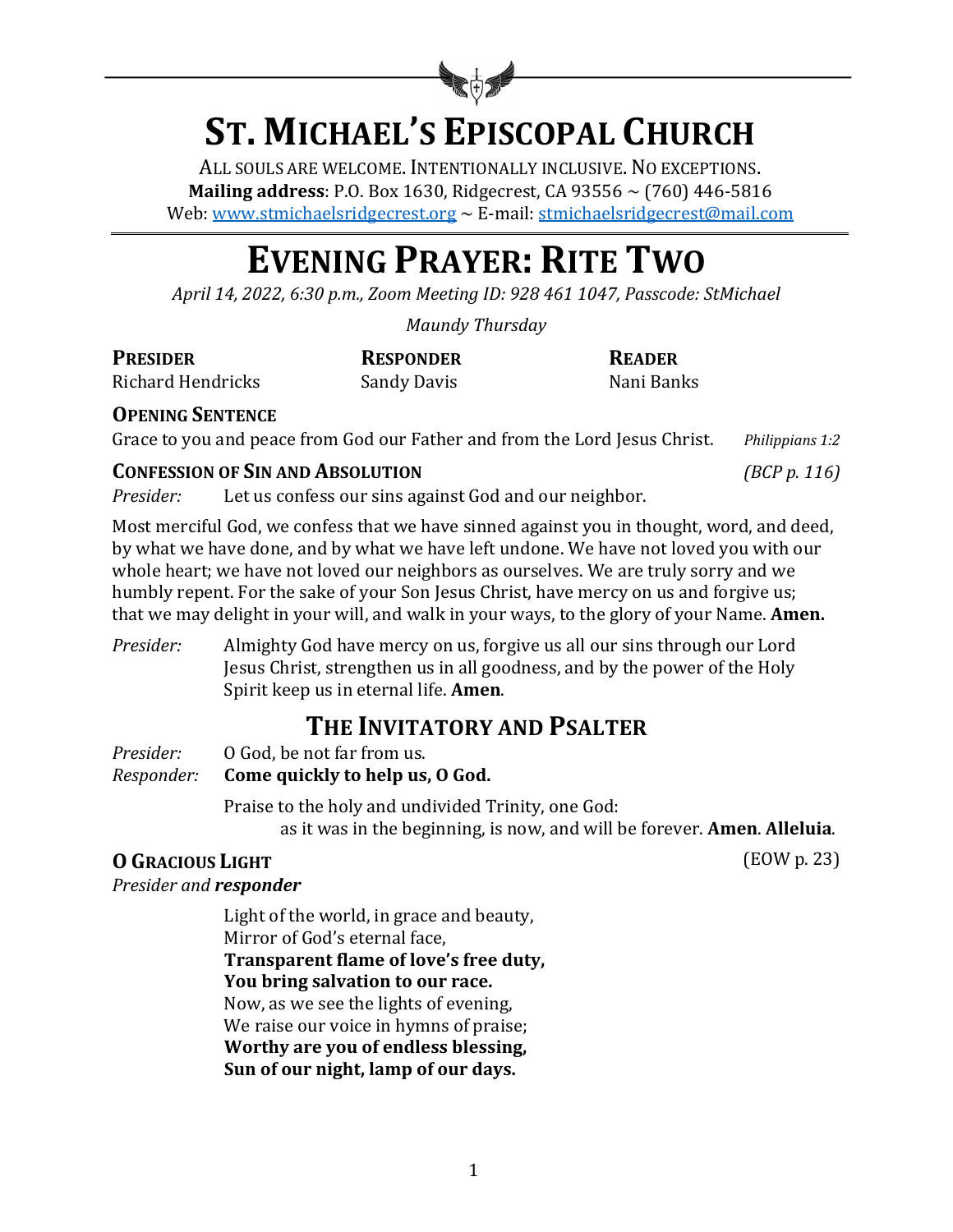

#### **PSALM APPOINTED** PSALM 142 (*BCP p. 798*)

#### *Presider and responder alternate by whole verse.*

THE PSALM APPOINTED FOR TONIGHT IS PSALM 142: I cry to the LORD with my voice; \* to the LORD I make loud supplication. I pour out my complaint before him \* and tell him all my trouble. When my spirit languishes within me, you know my path;  $*$ in the way wherein I walk they have hidden a trap for me. **I** look to my right hand and find no one who knows me; \* I have no place to flee to, and no one cares for me. I cry out to you, O LORD; \* I say, "You are my refuge, my portion in the land of the living." Listen to my cry for help, for I have been brought very low; \* **save me from those who pursue me, for they are too strong for me.** Bring me out of prison, that I may give thanks to your Name;  $*$ when you have dealt bountifully with me, the righteous will gather around me.

Praise to the holy and undivided Trinity, one God: as it was in the beginning, is now, and will be forever. Amen.

# **THE READINGS**

**THE FIRST READING** LAMENTATIONS 2:10-18 NANI BANKS

A READING FROM THE BOOK OF LAMENTATIONS.

The elders of daughter Zion sit on the ground in silence; they have thrown dust on their heads and put on sackcloth; the young girls of Jerusalem have bowed their heads to the ground. My eyes are spent with weeping; my stomach churns; my bile is poured out on the ground because of the destruction of my people, because infants and babes faint in the streets of the city. They cry to their mothers, "Where is bread and wine?" as they faint like the wounded in the streets of the city, as their life is poured out on their mothers' bosom. What can I say for you, to what compare you, O daughter Jerusalem? To what can I liken you, that I may comfort you, O virgin daughter Zion? For vast as the sea is your ruin; who can heal you? Your prophets have seen for you false and deceptive visions; they have not exposed your iniquity to restore your fortunes, but have seen oracles for you that are false and misleading. All who pass along the way clap their hands at you; they hiss and wag their heads at daughter Jerusalem; "Is this the city that was called the perfection of beauty, the joy of all the earth?" All your enemies open their mouths against you; they hiss, they gnash their teeth, they cry: "We have devoured her! Ah, this is the day we longed for; at last we have seen it!" The Lord has done what he purposed, he has carried out his threat; as he ordained long ago, he has demolished without pity; he has made the enemy rejoice over you, and exalted the might of your foes. Cry aloud to the Lord! O wall of daughter Zion! Let tears stream down like a torrent day and night! Give yourself no rest, your eyes no respite!

*Reader*: Hear what the Spirit is saying to God's people. *Responder:* Thanks be to God.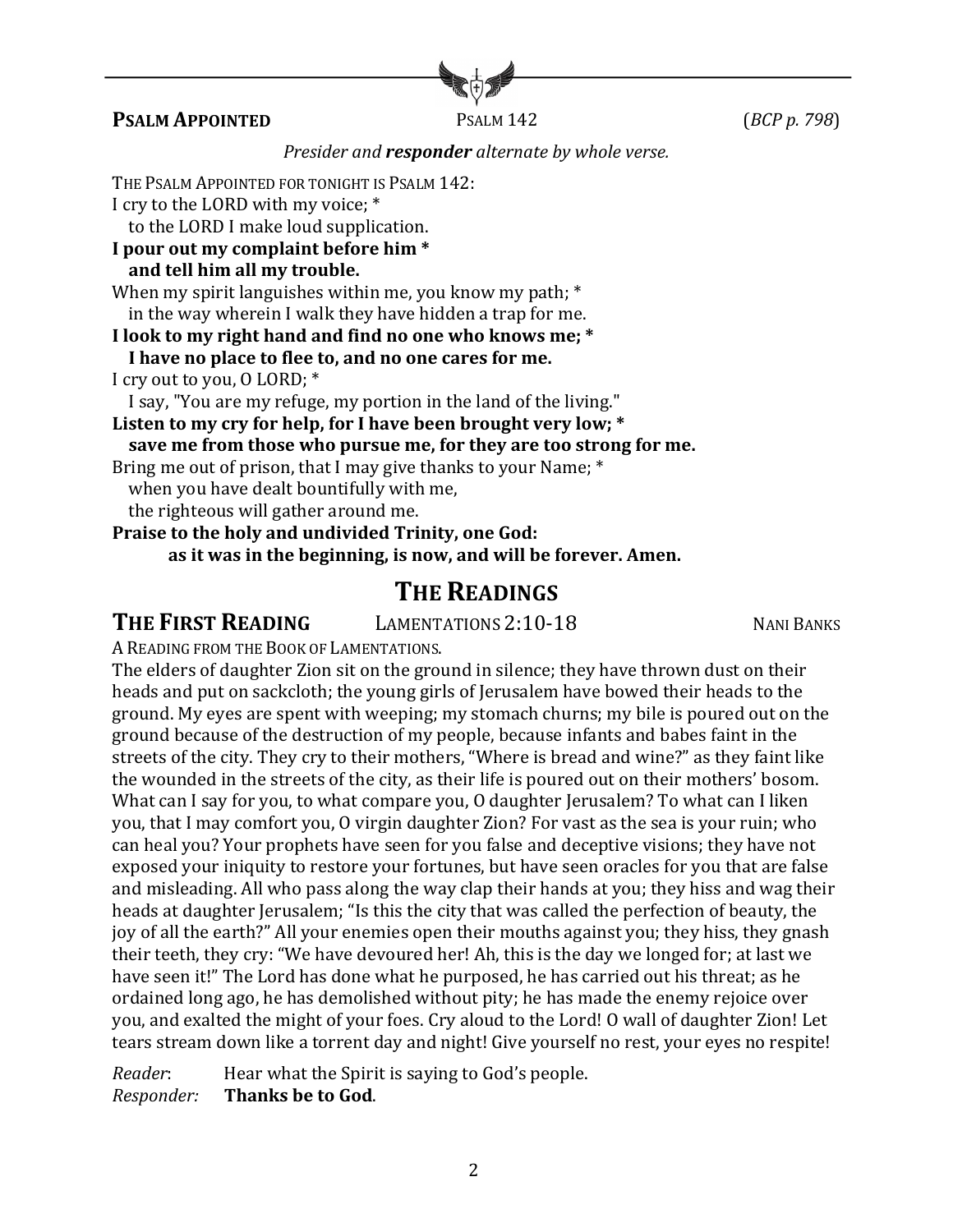*Presider and responder alternate by whole verse.* 

My soul proclaims the greatness of the Lord, my spirit rejoices in you, O God my Savior;  $*$ for vou have looked with favor on your lowly servant. **From this day all generations will call me blessed: \* you, the Almighty, have done great things for me, and holy is your Name.** You have mercy on those who fear you \* from generation to generation. You have shown strength with your arm,  $*$ **and scattered the proud in their conceit,** Casting down the mighty from their thrones,  $*$ and lifting up the lowly. You have filled the hungry with good things,  $*$ **and sent the rich away empty.** You have come to the help of your servant Israel, \* for you have remembered your promise of mercy, **The promise you made to our forebears, \* to Abraham and his children forever.**

### **THE SECOND READING** MARK 14:12-25 NANI BANKS

A READING FROM THE GOSPEL ACCORDING TO MARK.

On the first day of Unleavened Bread, when the Passover lamb is sacrificed, his disciples said to him, "Where do you want us to go and make the preparations for you to eat the Passover?" So he sent two of his disciples, saying to them, "Go into the city, and a man carrying a jar of water will meet you; follow him, and wherever he enters, say to the owner of the house, 'The Teacher asks, Where is my guest room where I may eat the Passover with my disciples?' He will show you a large room upstairs, furnished and ready. Make preparations for us there." So the disciples set out and went to the city, and found everything as he had told them; and they prepared the Passover meal.

When it was evening, he came with the twelve. And when they had taken their places and were eating, Jesus said, "Truly I tell you, one of you will betray me, one who is eating with me." They began to be distressed and to say to him one after another, "Surely, not I?" He said to them, "It is one of the twelve, one who is dipping bread into the bowl with me. For the Son of Man goes as it is written of him, but woe to that one by whom the Son of Man is betrayed! It would have been better for that one not to have been born."

While they were eating, he took a loaf of bread, and after blessing it he broke it, gave it to them, and said, "Take; this is my body." Then he took a cup, and after giving thanks he gave it to them, and all of them drank from it. He said to them, "This is my blood of the covenant, which is poured out for many. Truly I tell you, I will never again drink of the fruit of the vine until that day when I drink it new in the kingdom of God."

*Reader*: Hear what the Spirit is saying to God's people. *Responder:* **Thanks be to God**.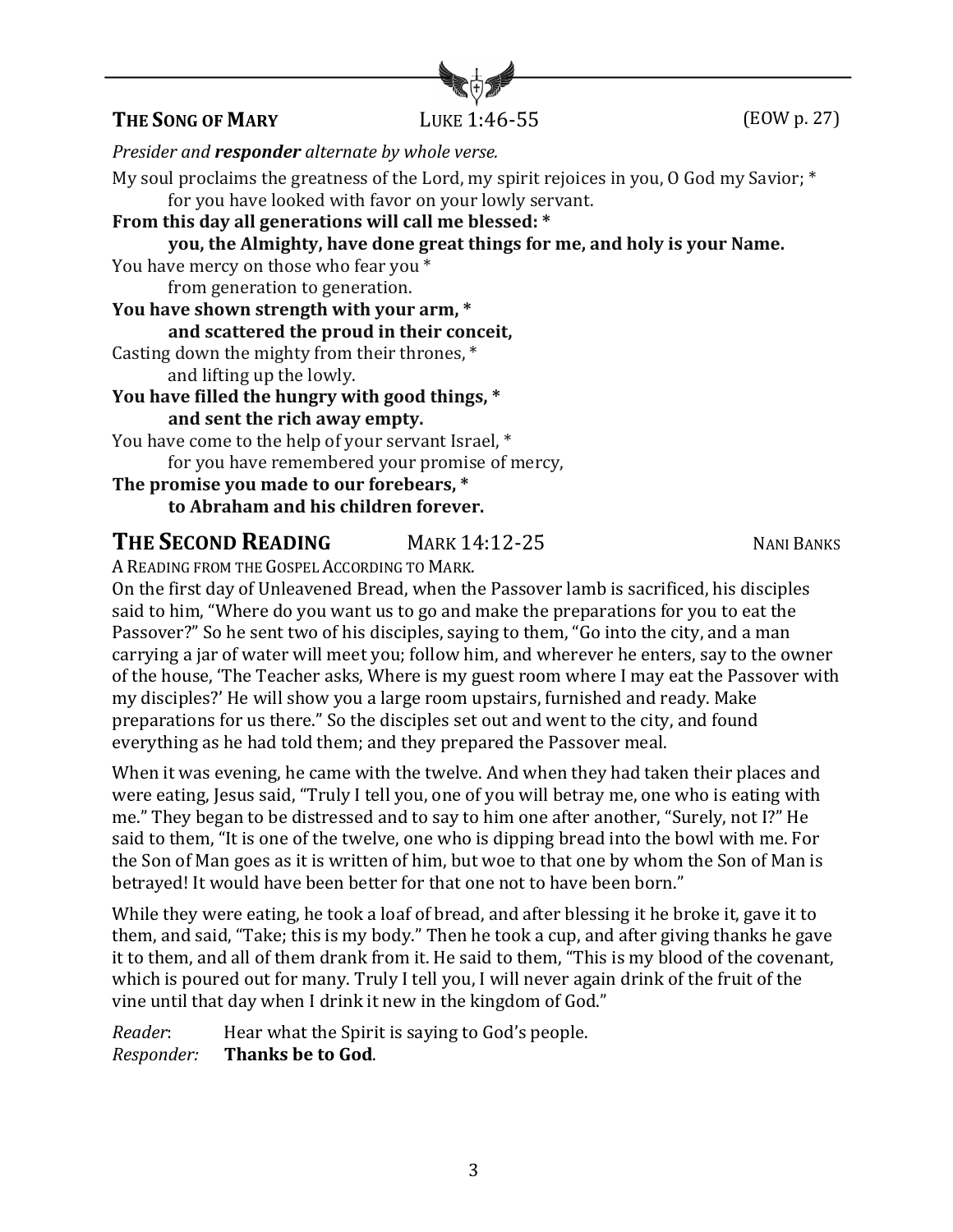*Presider and responder alternate by whole verse.* 

Lord, you now have set your servant free \*

to go in peace as you have promised;

#### For these eyes of mine have seen the Savior, \* **whom you have prepared for all the world to see:** A Light to enlighten the nations,  $*$

and the glory of your people Israel.

#### **Praise to the holy and undivided Trinity, one God:** as it was in the beginning, is now, and will be forever. Amen.

# **SCRIPTURE DISCUSSION**

### **APOSTLES' CREED** *(BCP p. 120)*

I believe in God, the Father almighty, creator of heaven and earth;

I believe in Jesus Christ, his only Son, our Lord.

He was conceived by the power of the Holy Spirit and born of the Virgin Mary.

He suffered under Pontius Pilate, was crucified, died, and was buried.

He descended to the dead. On the third day he rose again.

He ascended into heaven, and is seated at the right hand of the Father.

He will come again to judge the living and the dead.

I believe in the Holy Spirit, the holy catholic Church,

the communion of saints, the forgiveness of sins

the resurrection of the body, and the life everlasting. Amen.

# **THE PRAYERS**

# **THE LORD'S PRAYER** *(BCP p. 121)*

| Presider:  | God be with you.   |
|------------|--------------------|
| Responder: | And also with you. |
| Presider:  | Let us pray.       |

Our Father, who art in heaven, hallowed be thy Name, thy kingdom come, thy will be done, on earth as it is in heaven. Give us this day our daily bread. And forgive us our trespasses, as we forgive those who trespass against us. And lead us not into temptation, but deliver us from evil. For thine is the kingdom, and the power, and the glory, for ever and ever. Amen.

#### **SUFFRAGES B** *(BCP p. 121)*

That this evening may be holy, good, and peaceful, We entreat you, O Lord.

That your holy angels may lead us in paths of peace and goodwill, We entreat you, O Lord.

That we may be pardoned and forgiven for our sins and offenses, We entreat you, O Lord.

That there may be peace to your Church and to the whole world, We entreat you, O Lord.